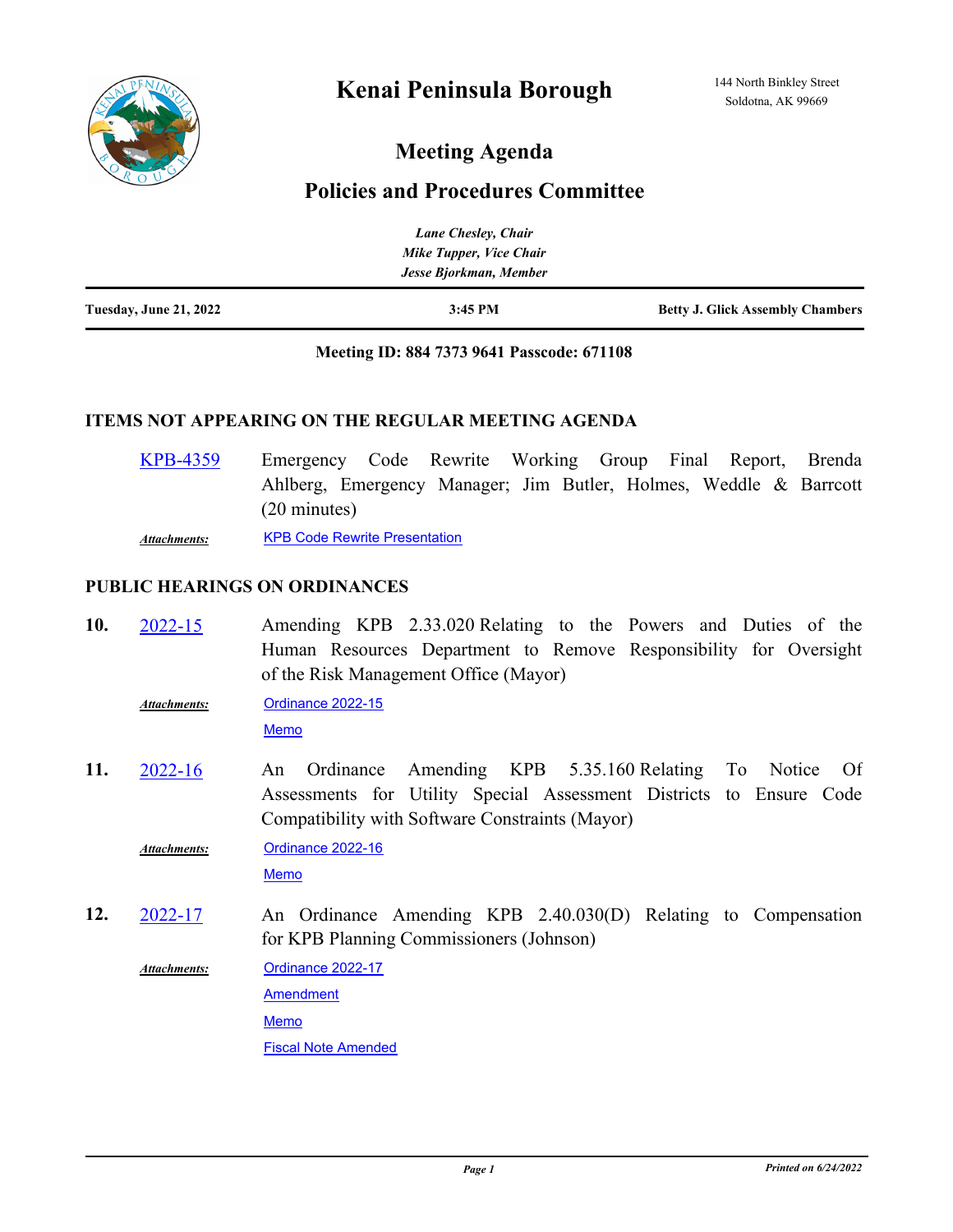Amending KPB 2.40.015 Regarding the Planning Commission Application Process (Bjorkman, Cox) **13.** [2022-18](http://kpb.legistar.com/gateway.aspx?m=l&id=/matter.aspx?key=25759) [Ordinance 2022-18](http://kpb.legistar.com/gateway.aspx?M=F&ID=80dd021e-e550-4e2b-9a71-8ce751d53aee.docx) [Memo](http://kpb.legistar.com/gateway.aspx?M=F&ID=d6c0a481-30db-4e68-9e04-596493b2dc94.pdf) *Attachments:*

#### **UNFINISHED BUSINESS**

## **NEW BUSINESS**

- 3. Other
- Confirming the Appointments to the KPB Planning Commission (Mayor) Michael Horton, District 4-Soldotna,Term Expires 07/31/25 Virginia Morgan, District 6-East Peninsula,Term Expires 07/31/25 Christine Hutchison, District 7-Central Peninsula,Term Expires 07/31/24 Dawson Slaughter, District 9-South Peninsula,Term Expires 07/31/25 **\*a.** [KPB-4343](http://kpb.legistar.com/gateway.aspx?m=l&id=/matter.aspx?key=25833) *Attachments:* [Appointments](http://kpb.legistar.com/gateway.aspx?M=F&ID=97452dad-1285-4618-907b-036a890b1a68.pdf)

## **MAYOR'S REPORT**

## Mayor's Report Cover Memo

[KPB-4327](http://kpb.legistar.com/gateway.aspx?m=l&id=/matter.aspx?key=25817) Mayor's Report Memo *Attachments:* [Mayor's Report Memo](http://kpb.legistar.com/gateway.aspx?M=F&ID=7af8e5bc-7b16-4869-a58b-0477f3714d83.pdf)

1. Assembly Requests/Responses- None.

- 2. Agreements and Contracts
- Authorization to Award a Contract for ITB22-033 Multi-Function Copier Purchase to Office Tech Xerox. **a.** [KPB-4328](http://kpb.legistar.com/gateway.aspx?m=l&id=/matter.aspx?key=25818) Attachments: [Auth to Award ITB22-033 Multi-Function Copier](http://kpb.legistar.com/gateway.aspx?M=F&ID=c28da5b3-d180-4e84-a1e3-e3ae6dce4e6e.pdf)
- Authorization to Award a Contract for ITB22-044 Summer & Winter Road Maintenance - West Region Unit 4 to Mountain Vista Estates, dba Captain Cook Construction. **b.** [KPB-4329](http://kpb.legistar.com/gateway.aspx?m=l&id=/matter.aspx?key=25819)

*Attachments:* [Auth to Award ITB22-044 Road Maintenance - West Region Unit 4](http://kpb.legistar.com/gateway.aspx?M=F&ID=69aefc54-1c6f-4ff6-9221-1b35f2e49b40.pdf)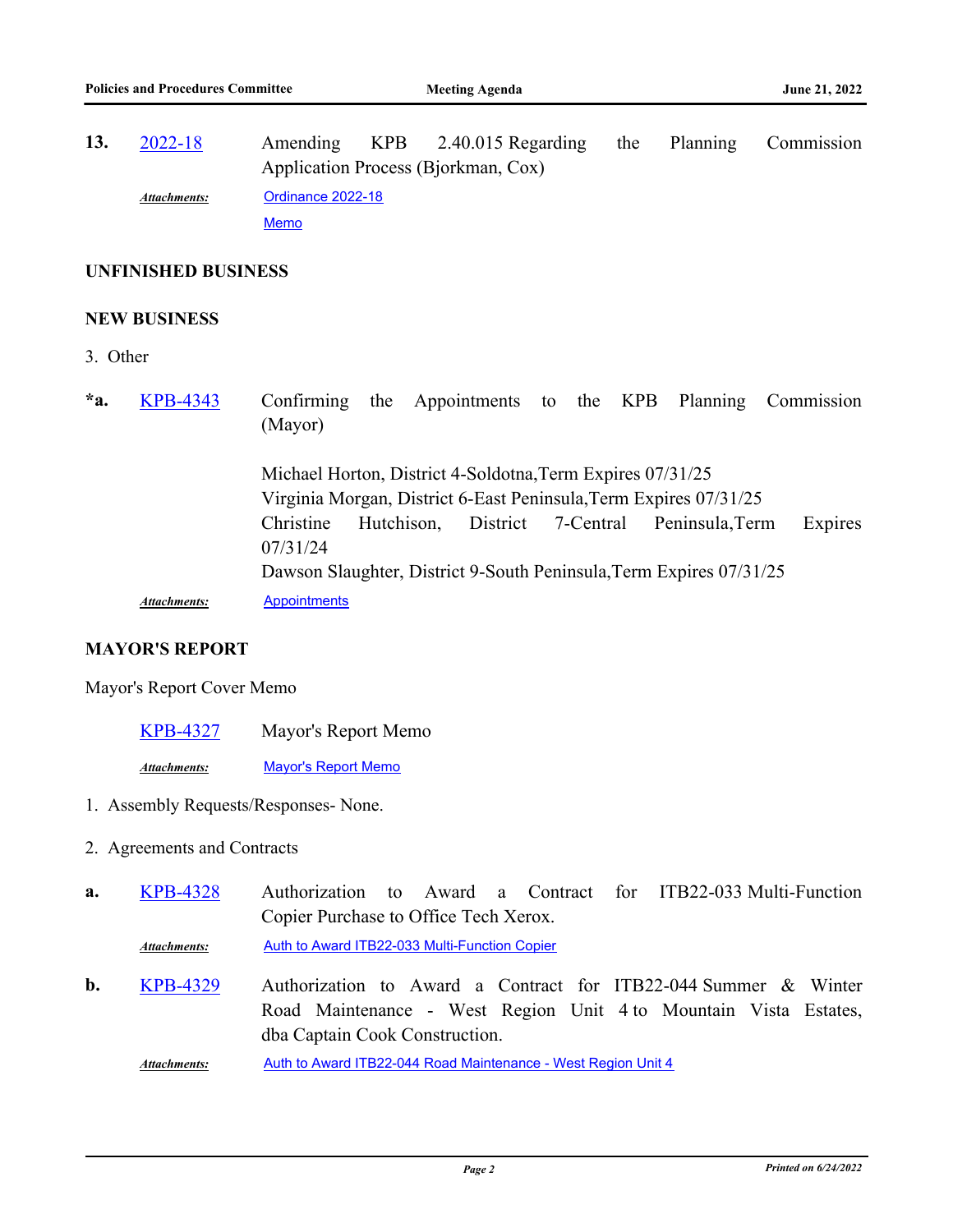Authorization to Award a Contract for ITB22-044 Summer & Winter Road Maintenance - West Region Unit 5 to Mountain Vista Estates, dba Captain Cook Construction. **c.** [KPB-4330](http://kpb.legistar.com/gateway.aspx?m=l&id=/matter.aspx?key=25820)

Attachments: [Auth to Award ITB22-044 Road Maintenance - West Region Unit 5](http://kpb.legistar.com/gateway.aspx?M=F&ID=1ab6f07f-416b-4425-a6e3-9fd2bd406c12.pdf)

Authorization to Award a Contract for ITB22-043 Summer & Winter Road Maintenance - South Region Unit 3 to Wolf Co., Anchor Point, Ak. **d.** [KPB-4331](http://kpb.legistar.com/gateway.aspx?m=l&id=/matter.aspx?key=25821)

*Attachments:* [Auth to Award ITB22-043 Road Maintenance - South Region Unit 3](http://kpb.legistar.com/gateway.aspx?M=F&ID=5b0f3411-8272-4583-ba25-c835e75e195c.pdf)

Authorization to Award a Contract for ITB22-043 Summer & Winter Road Maintenance - South Region Unit 4 to Wolf Co., Anchor Point, Ak. **e.** [KPB-4332](http://kpb.legistar.com/gateway.aspx?m=l&id=/matter.aspx?key=25822)

*Attachments:* [Auth to Award ITB22-043 Road Maintenance - South Region Unit 4](http://kpb.legistar.com/gateway.aspx?M=F&ID=90be9996-ac00-4c0d-9319-8f5dd242b3c5.pdf)

Authorization to Award a Contract for ITB22-043 Summer & Winter Road Maintenance - South Region Unit 7 to East Road Services, Homer Ak. **f.** [KPB-4333](http://kpb.legistar.com/gateway.aspx?m=l&id=/matter.aspx?key=25823)

*Attachments:* [Auth to Award ITB22-043 Road Maintenance - South Region Unit 7](http://kpb.legistar.com/gateway.aspx?M=F&ID=c5587617-20b2-49ac-a60f-66357e9dd8ca.pdf)

Authorization to Award a Contract for ITB22-043 Summer & Winter Road Maintenance - South Region Unit 8 to East Road Services, Homer Ak. **g.** [KPB-4334](http://kpb.legistar.com/gateway.aspx?m=l&id=/matter.aspx?key=25824)

*Attachments:* [Auth to Award ITB22-043 Road Maintenance - South Region Unit 8](http://kpb.legistar.com/gateway.aspx?M=F&ID=8d93b179-32f0-4766-85d7-e8a7adceeca0.pdf)

Authorization to Award a Contract for ITB22-042 Summer & Winter Road Maintenance - Central Region Unit 1 to Hammond Trucking and Excavation, Inc., Soldotna, Ak. **h.** [KPB-4335](http://kpb.legistar.com/gateway.aspx?m=l&id=/matter.aspx?key=25825)

*Attachments:* [Auth to Award ITB22-042 Road Maintenance - Central Region Unit 1](http://kpb.legistar.com/gateway.aspx?M=F&ID=1623bf7c-c48b-41bb-b4c8-e6d6a012dda9.pdf)

Authorization to Award a Contract for ITB22-042 Summer & Winter Road Maintenance - Central Region Unit 2 to Hammond Trucking and Excavation, Inc., Soldotna, Ak. **i.** [KPB-4336](http://kpb.legistar.com/gateway.aspx?m=l&id=/matter.aspx?key=25826)

*Attachments:* [Auth to Award ITB22-042 Road Maintenance - Central Region Unit 2](http://kpb.legistar.com/gateway.aspx?M=F&ID=e8cae08f-63e3-4a9e-af09-665a62cbc908.pdf)

Authorization to Award a Contract for ITB22-042 Summer & Winter Road Maintenance - Central Region Unit 4 to Summit Excavation, Inc., Soldotna, Ak. **j.** [KPB-4337](http://kpb.legistar.com/gateway.aspx?m=l&id=/matter.aspx?key=25827)

*Attachments:* [Auth to Award ITB22-042 Road Maintenance - Central Region Unit 4](http://kpb.legistar.com/gateway.aspx?M=F&ID=d3eb9f1b-56a9-447a-b5f1-2ed6acdbf025.pdf)